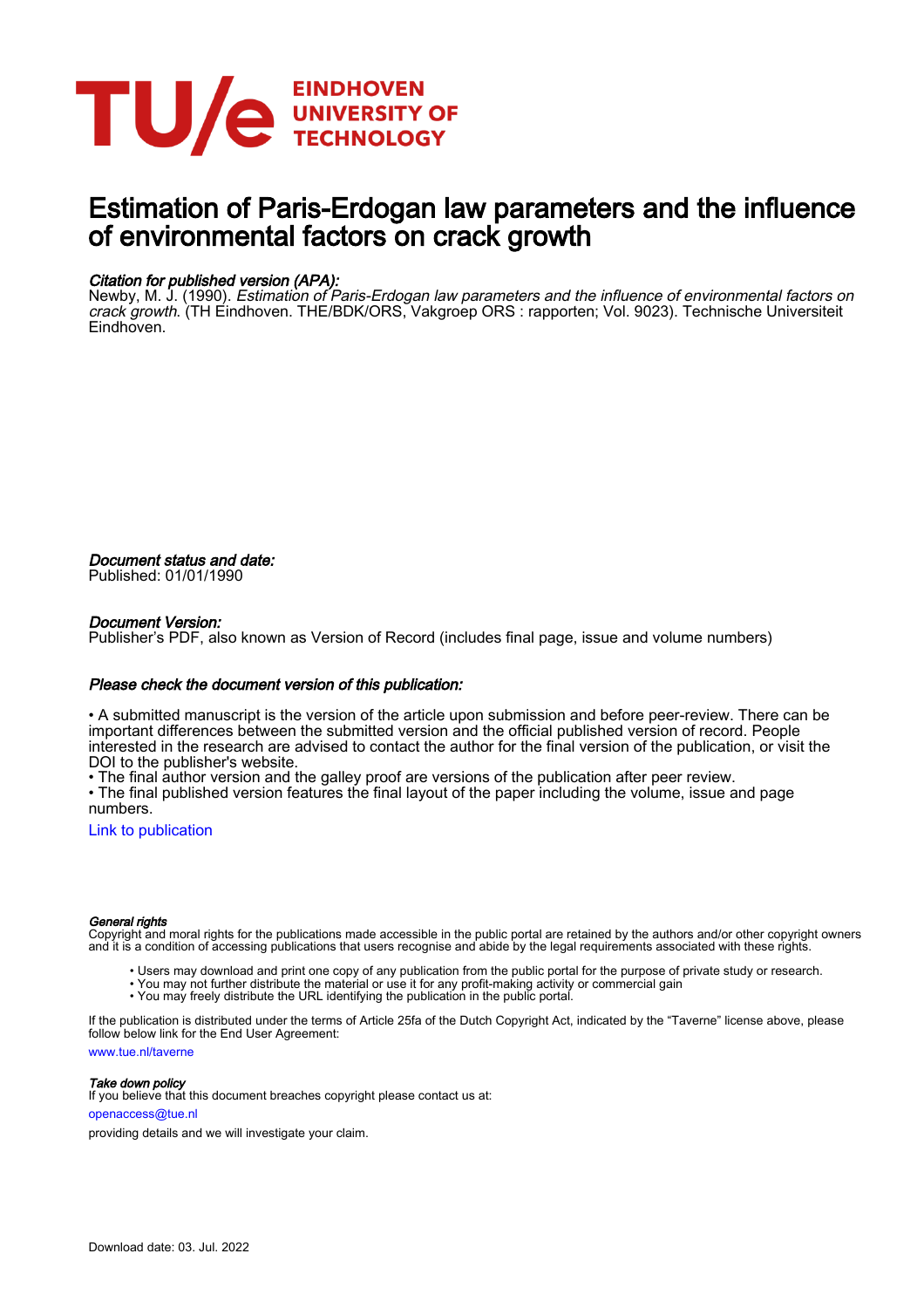

ARW 16 BDK

Estimation of Paris-Erdogan law parameters and the influence of environmental factors on crack growth

M.J. Newby

Report ARW-03 TUE/BDK/ORS/90/23 Eindhoven University of Technology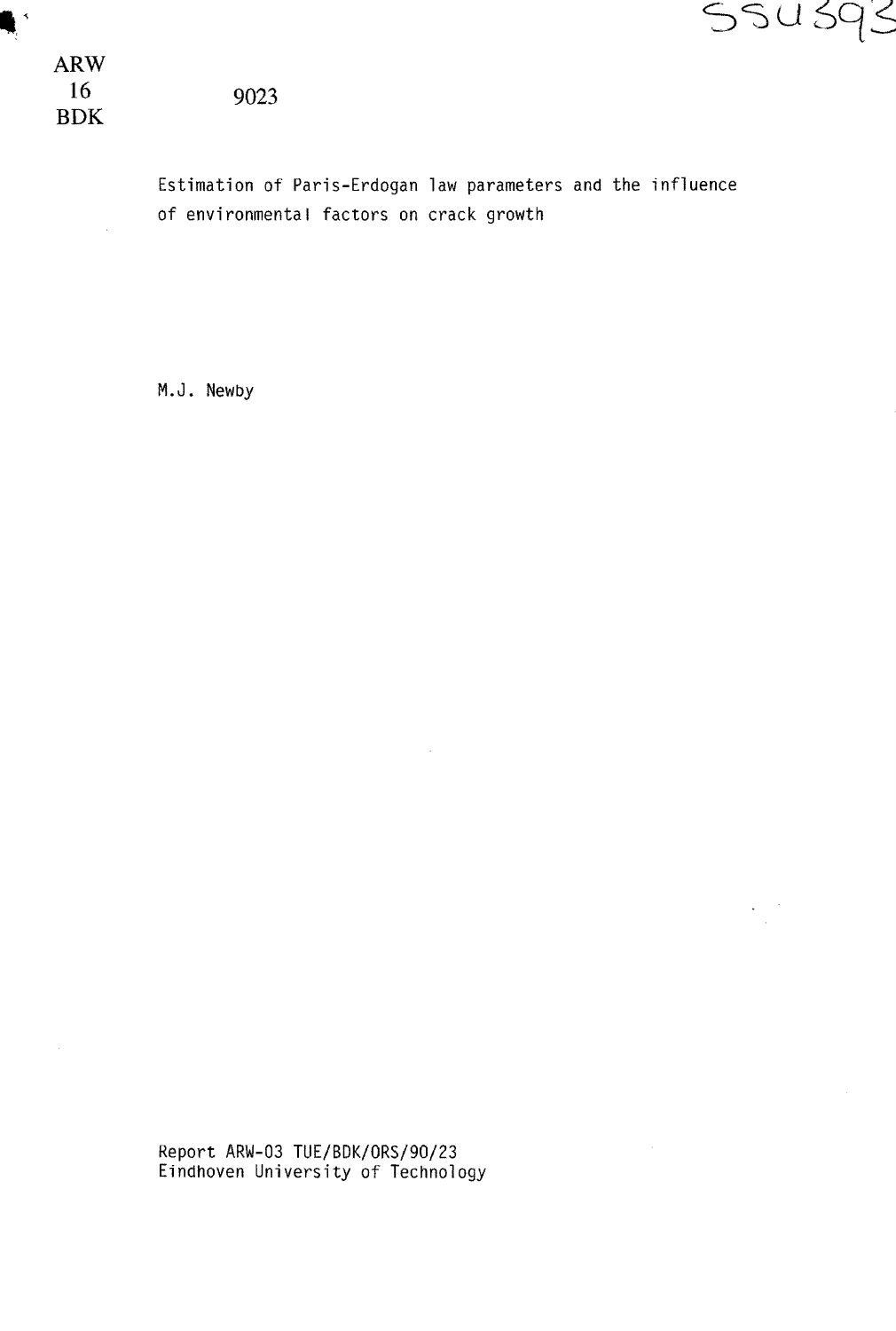# **ESTIMATION OF PARIS-ERDOGAN** LAW **PARAMETERS AND THE INFLUENCE OF ENVIRONMENTAL FACTORS ON CRACK GROWTH**

Martin Newby Faculty of Industrial Engineering Eindhoven University Technology Netherlands

#### Abstract

Following earlier stochastic models of crack growth a simple function of the crack length follows a normal distribution. From this observation the parameters of the Paris-Erdogan model are readily evaluated without the need to estimate the crack growth rate. Moreover, the approach lends itself to the analysis of properly designed experiments to determine the effect of environmental factors on the parameters of the Paris-Erdogan equation through the medium of accelerated failure time models borrowed from reliability theory.

# **Introduction**

There is now an extensive literature on the subject of the statistical nature of crack growth<sup> $1-6$ </sup>. Most of the literature is concerned with model building and the agreement between the general features of the model and the observed behaviour of the crack. However, little use has been made of the statistical nature of the models to analyse experimental results. The basis of most of the models is the Paris-Erdogan equation relating the rate of growth of crack length,  $a$ , after N cycles to the stress intensity,  $\Delta K$ ,

$$
\frac{d\,a}{dN}\,=\,A\left(\triangle K\right)^m
$$

where *A* and *m* are constants. If the stress intensity is taken to be proportional to  $a^{1/2}$  the Paris-Erdogan equation becomes

$$
\frac{da}{dN} = \alpha a^{1/2^m} = \alpha a^q, \text{ with } m = 2q \tag{1}
$$

which, as is well known, integrates easily to give the length as

$$
a = \{a_0^{1-q} - \alpha(q-1)(N-N_0)\}^{1/(1-q)}, \text{ for } m > 2,
$$
 (2)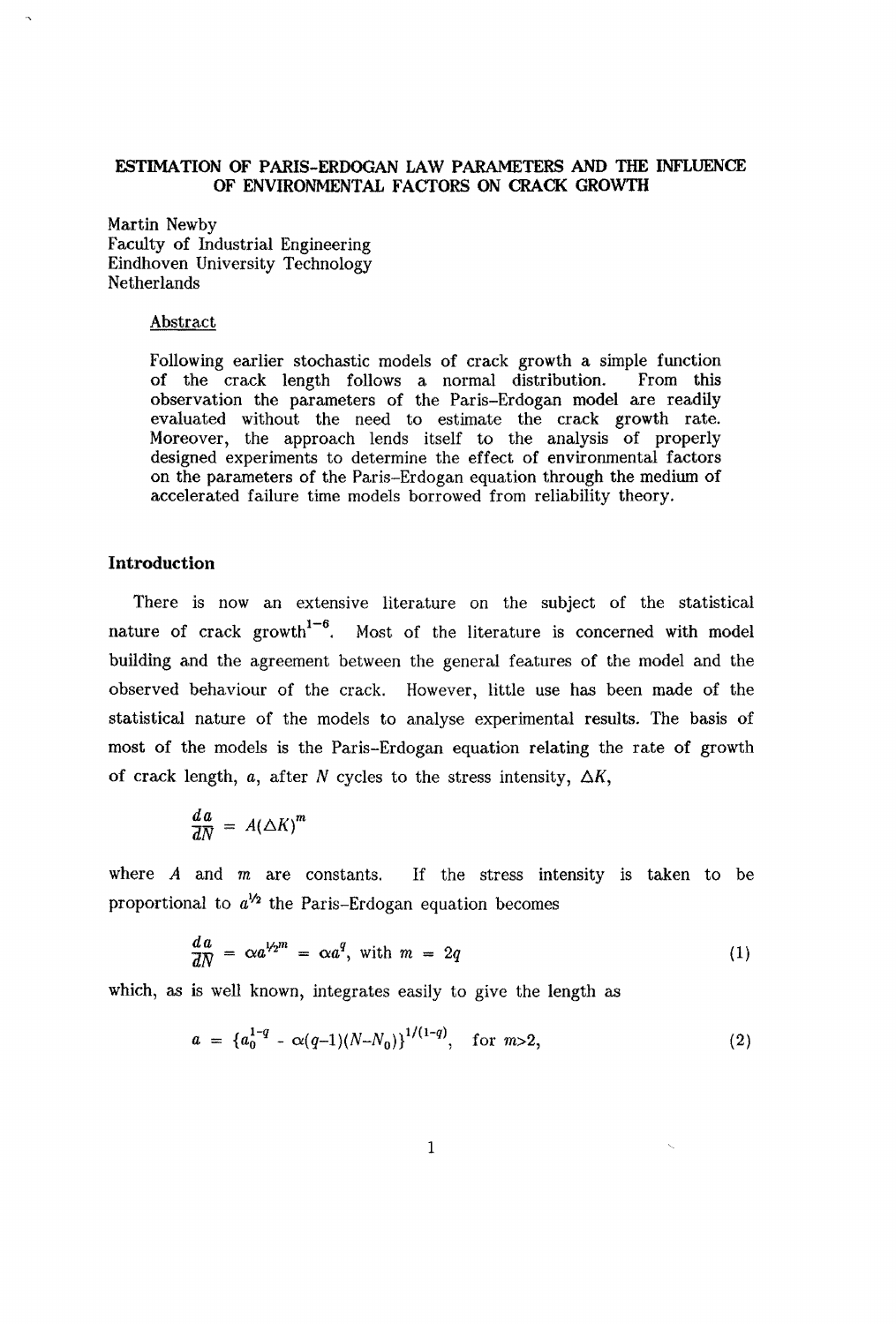and

$$
a = a_0 \exp{\alpha(N - N_0)}, \quad \text{for } m = 2,
$$
\n
$$
(3)
$$

where  $a_0$  and  $N_0$  are the initial values.

The basis of most data analyses seems to be to take logarithms in (1) and estimate  $m$  and  $\alpha$  by least squares in the equation

$$
ln\left(\frac{da}{dN}\right) = ln(\alpha) + qln(a) \quad . \tag{4}
$$

Unfortunately to use this equation estimates of  $\frac{da}{dN}$  are required. Estimates of derivatives are notoriously unreliable. If several repetitions of an experiment under the same conditions are done it is not always clear how to combine the results. Moreover, as a regression model the properties of the estimates of the coefficients in (4) are not the same as those of estimates of the coefficients in (2). Thus it is sensible to ask why the estimation does not proceed directly from the data on crack length and cycles through equation (2) or equation (3). It is interesting to note that if  $q$  were known  $\alpha$  could be estimated from a straight line

$$
a_0^{1-q} - a^{1-q} = \alpha(q-1)(N - N_0).
$$

and indeed such a plot for a few values of *q* is indicative of the nature of the Paris-Erdogan equation in a particular case.

## **Stochastic** models

When the stochastic models are considered the probability density of the crack length is exhibited as a solution of the Fokker-Planck equation<sup>7</sup>. A stationary solution is given by Sobczy $k^7$  in the form

$$
f(a,N|a_0,N_0) = a^q \frac{1}{\beta \sqrt{2\pi (N-N_0)}} \exp \left\{-\frac{1}{2} \left[ \frac{a_0^{1-q} - a^{1-q} - (q-1)\alpha (N-N_0)}{(q-1)\beta \sqrt{N-N_0}} \right]^2 \right\} (5)
$$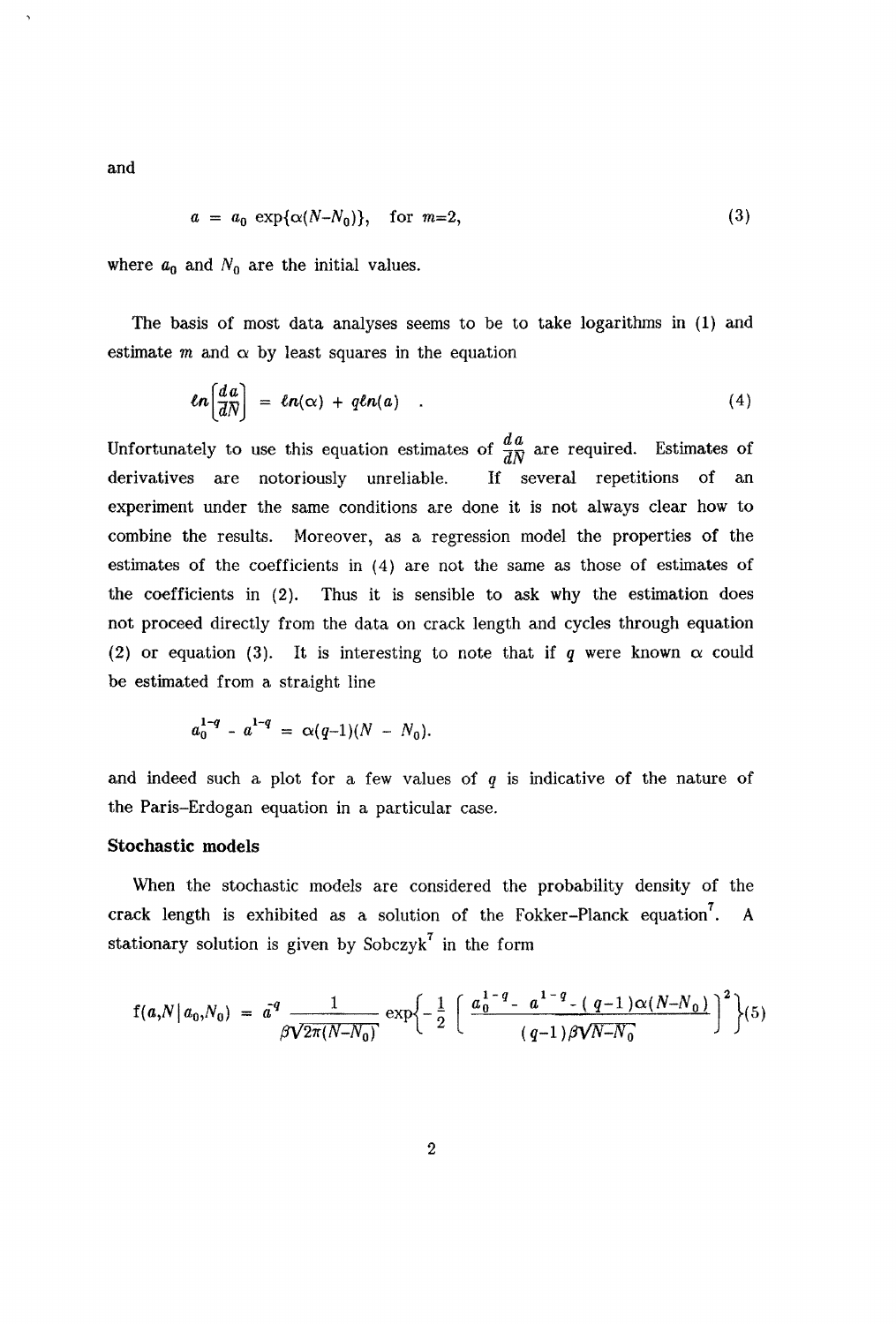and in non-stationary cases  $(N-N_0)$  is replaced by, for example, a measure of accumulated loading<sup>7</sup>. This density function  $(5)$  gives the basis for direct analyses based on the crack data. The density says that the function  $a_0^{1-q}-a^{1-q}$  is normally distributed with mean  $(q-1)\alpha(N-N_0)$  and standard deviation  $(q-1)\beta\sqrt{N-N_0}$ . Thus using the standard normal distribution function,  $\Phi$ , we can write the cumulative distribution

$$
F(a,N|a_0,N_0) = \Phi\left\{\frac{a_0^{1-q} - a^{1-q} - (q-1)\alpha(N-N_0)}{(q-1)\beta\sqrt{N-N_0}}\right\}
$$
(6)

although as has been noted elsewhere<sup>5,6</sup> the distribution is defective because there is a finite escape time.

## Data analysis for a single crack

The regression model corresponding to this normal distributions states that

$$
a_0^{1-q} - a^{1-q} = \alpha(q-1)(N - N_0) + u_c,
$$
\n(7)

where  $u_c$  is normally distributed with standard deviation  $(q-1)\beta\sqrt{N-N_0}$ . Because the variance is non-constant (7) is a non-standard model, however, on dividing by  $\sqrt{N-N_0}$  the model becomes

$$
\frac{a_0^{1-q} - a^{1-q}}{\sqrt{N-N_0}} = \alpha(q-1)\sqrt{N-N_0} + \varepsilon \tag{8}
$$

where  $\varepsilon$  is normally distributed with mean zero and standard deviation  $(q-1)\beta$ independent of N. Thus if q is known the estimator of  $(q-1)\alpha$  is just the least squares estimator of the coefficient in equation (8) and the estimate of  $(q-1)\beta$  is just the estimate of the variance of the regression. It remains to determine what to do about *q.* 

Given the data describing a single crack, say a sequence  $\{(a_i,N_i)\}_{i=0}^n$ , it is easy to construct a  $log-likelihood^8$  using density (5) and estimate the parameters  $q$ ,  $\alpha$  and  $\beta$  by maximum likelihood. The log-likelihood is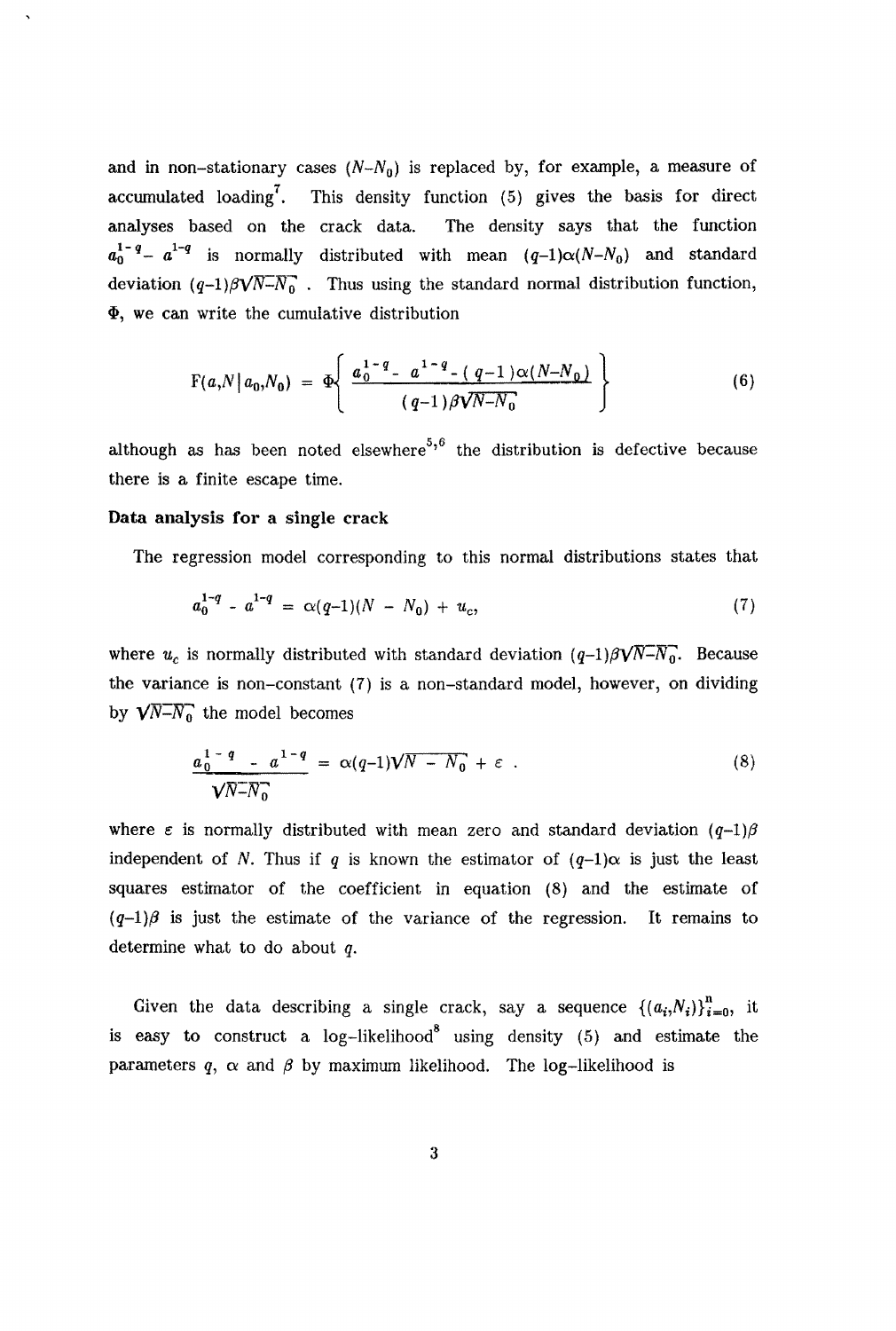$$
\mathcal{L}(q,\alpha,\beta | \{(a_i,N_i)\} = -q \sum \ln(a) - \ln(n/\beta) - \frac{1}{2} \sum \left[ \frac{a_0^{1-q} - a^{1-q} - (q-1)\alpha(N-N_0)}{(q-1)\beta\sqrt{N-N_0}} \right]^2
$$

where for ease of reading the subscript i has been dropped on the right hand side of the equation. Inspection shows that this differs from the standard least squares equation only in the term  $-q\sum \ln(a)$ . The likelihood estimators are obtained by solving the equations

$$
\frac{\partial \mathcal{L}}{\partial \overline{q}} = 0
$$

$$
\frac{\partial \mathcal{L}}{\partial \alpha} = 0
$$

$$
\frac{\partial \mathcal{L}}{\partial \overline{\beta}} = 0
$$

From the invariance property of likelihood estimators<sup>8</sup> the estimator  $\hat{q}$  of *q* gives the estimator for m directly as  $\hat{m} = 2\hat{q}$ . In this case the equations have no closed solution. However, it is easy to see that the estimators for  $\alpha$  and  $\beta$  given m are the usual least squares estimators for the coefficients in (8) conditioned on *q,* 

$$
\hat{\alpha}(q) = \frac{1}{(q-1)} \left[ n a_0^{1-q} - \sum_{1}^{n} a^{1-q} \right] \left[ \sum_{1}^{n} (N - N_0) \right]^{-1}
$$
(9)  

$$
\hat{\beta}^2(q) = \frac{1}{n(q-1)^2} \sum_{n} \frac{\left[ a_0^{1-q} - a^{1-q} - \hat{\alpha}(q) (q-1) (N - N_0) \right]^2}{(N - N_0)}
$$

and on substituting these back in the log-likelihood gives a function of *q*  alone,

$$
\mathcal{L}^*(q) = -q \sum \ell n(a) - n \ell n \left[ \widehat{\beta}(q) \right] - \frac{n}{2}.
$$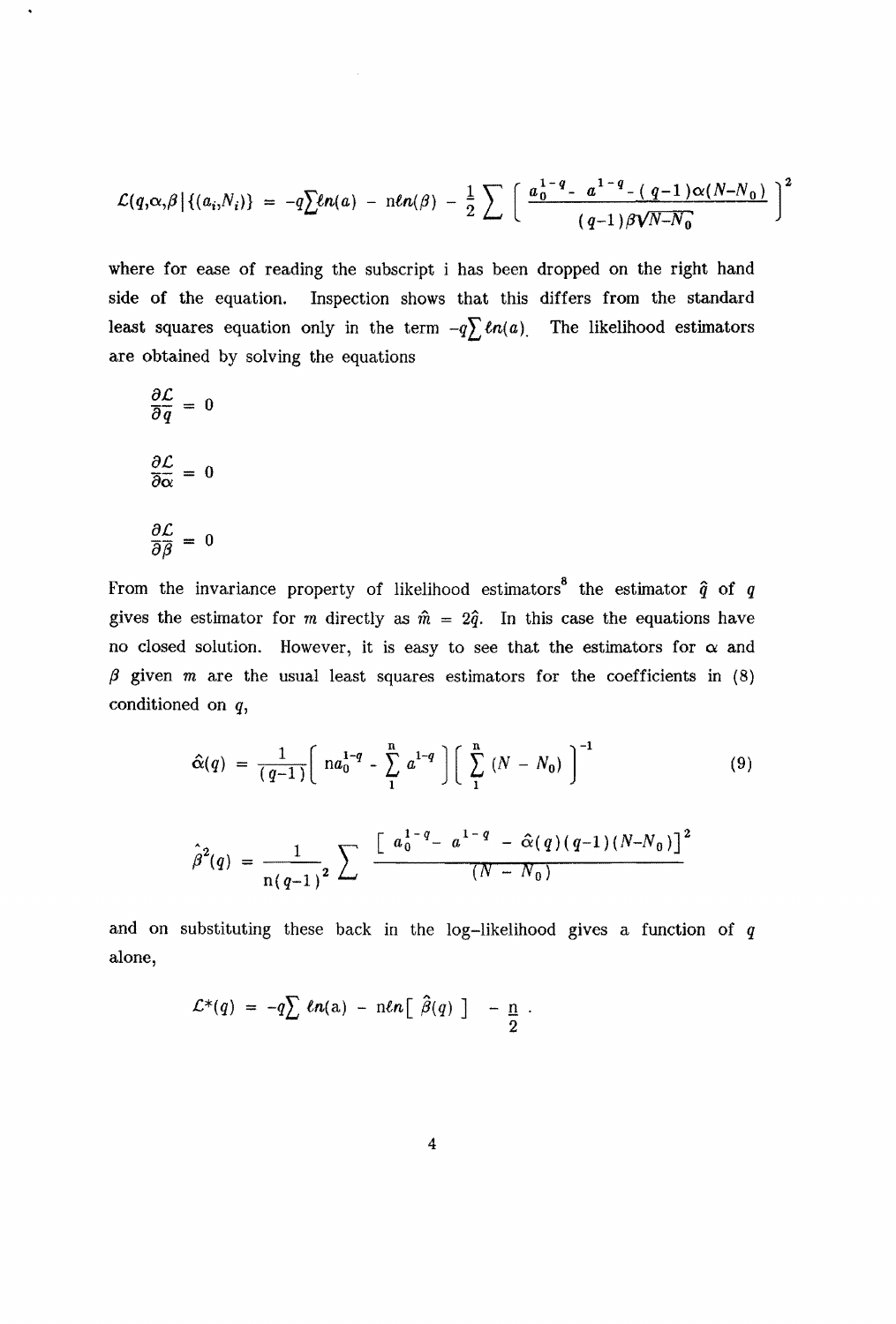Thus the technique is to search for the value of  $q$  which maximises  $\mathcal{L}^*$  by estimating  $\alpha$  and  $\beta$  as functions of q and substituting in  $\mathcal{L}$ . In this study a simple golden-section search  $\omega$  worked very effectively.

# **Pooling data**

When several experiments have been performed it is possible to combine the log-likelihoods from each experiment to give estimators of the parameters of interest. Suppose that several experiments have been performed. Each experiment is labelled with  $i$ ,  $i$  runs from 1 to n, and yields  $s_i$  observations. is then a set of sequences  $\{(a_{ij},N_{ij})\}$ , with  $i=1, ..., n$ , The data The log-likelihood for the whole set of experiments is simply  $j=1, \ldots, s_i$ . the  $log-likelihoods^9$  for the individual cracks, writing the sum  $\mathcal{L}_i(N_i,\alpha_i,\beta_i)$  for the log-likelihood for the i-th crack gives

$$
\mathcal{L}_{i}(N_{i},\alpha_{i},\beta_{i} | \{(a_{ij},N_{ij})\}) = ...
$$
  
- $q_{i}\sum_{j} \ln(a_{ij}) - s_{i} \ln(\beta_{i}) - \frac{1}{2} \sum_{j} \left[ \frac{a_{i}^{1-q}i - a_{ij}^{1-q}i - (q_{i}-1)\alpha_{i}(N_{i,j}-N_{i,0})}{(q_{i}-1)\beta_{i} \sqrt{N_{i,j}-N_{i,0}}} \right]^{2}$ 

and

$$
\mathcal{L} = \sum_i \mathcal{L}_i(q_i, \alpha_i, \beta_i)
$$

The global log-likelihood can be used to investigate explicit parametric models for the parameters, or simply as a way to -pool data. In the illustrative example data from 9 cracks are available, and the log-likelihood is used to obtain an estimate of a value of the Paris-Erdogan parameter, *m,*  that is common to all the cracks, while the  $\alpha$ 's and  $\beta$ 's are supposed to reflect the experimental conditions. Estimation by maximum likelihood proceeds exactly as above, the  $\alpha$ 's and  $\beta$ 's are obtained as ordinary least squares estimators from equations like (9) and (10), one for each crack and substituted back into the log-likelihood to yield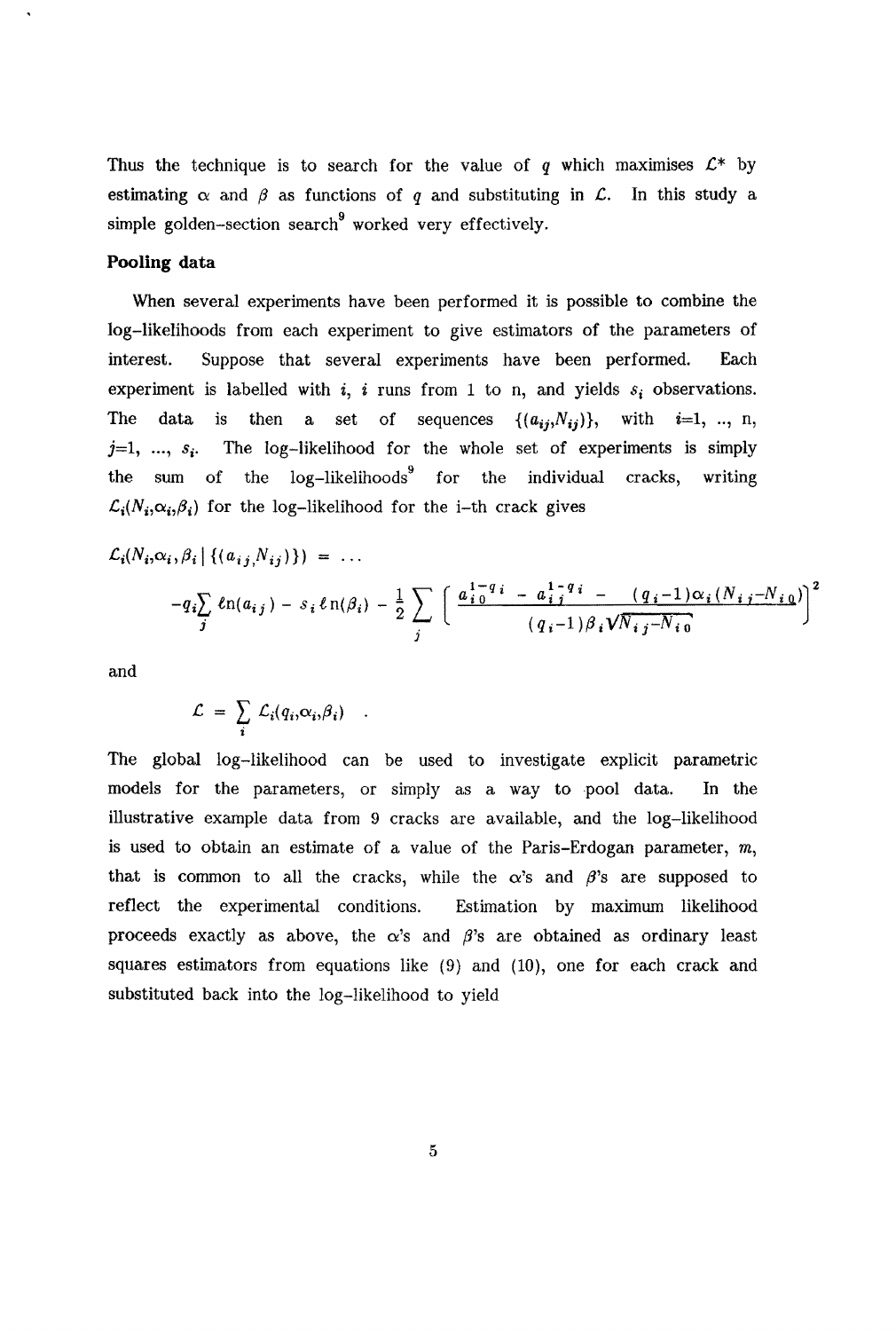$$
\mathcal{L}^*(q_1, q_2, ..., q_n) = -\sum_i q_i \sum_j \ln(a_{ij}) - \sum_i s_i \ln[\hat{\beta}_i(q_i)] - \frac{1}{2} \sum_i s_i.
$$

Moreover, when the cracks are all assumed to be independent with distinct parameters the estimators from the joint log-likelihood are precisely those obtained by estimating from each separately as outlined above. In the simplest case when a common value of  $m$  (and thus  $q$ ) is used and the  $\alpha$ 's and  $\beta$ 's are assumed to absorb most of the experimental variability the joint log-likelihood reduces to, up to a constant,

$$
\mathcal{L}^*(q) = - q \sum_i \sum_j \ln(a_{ij}) - \sum_i s_i \ln[\hat{\beta}_i(q)]
$$

which is the form used for the illustrative example.

# **Example**

Data from nine crack growth experiments on two types of (A533B and A508) steel used in the manufacture of pressure vessels was made available to the author. The experiments were carried out in air and in water and the stress amplitude, temperature, and frequency, were also varied. The results are analysed using the approach outlined above to obtain estimators of the Paris-Erdogan parameter,  $m$ , and the constants  $\alpha$  and  $\beta$ . The results of grouping the experiments are also reported. The calculations and graphics were done with the PC-MATLAB package. A FORTRAN program for estimation in the model with a fixed m and different  $\alpha$ 's and  $\beta$ 's is available from the author. In Figure 1 are shown plots of the observed crack length against the estimated crack growth using parameters estimated by simple least squares in equation ( 4) and against the crack length estimated by the method of maximum likelihood applied to a single crack. It can be seen that the least squares estimates usually underestimate the crack length, and in Figure l(i) the least squares method predicts an explosion after about  $7.5 \times 10^4$  cycles. The results are summarised in Table 1.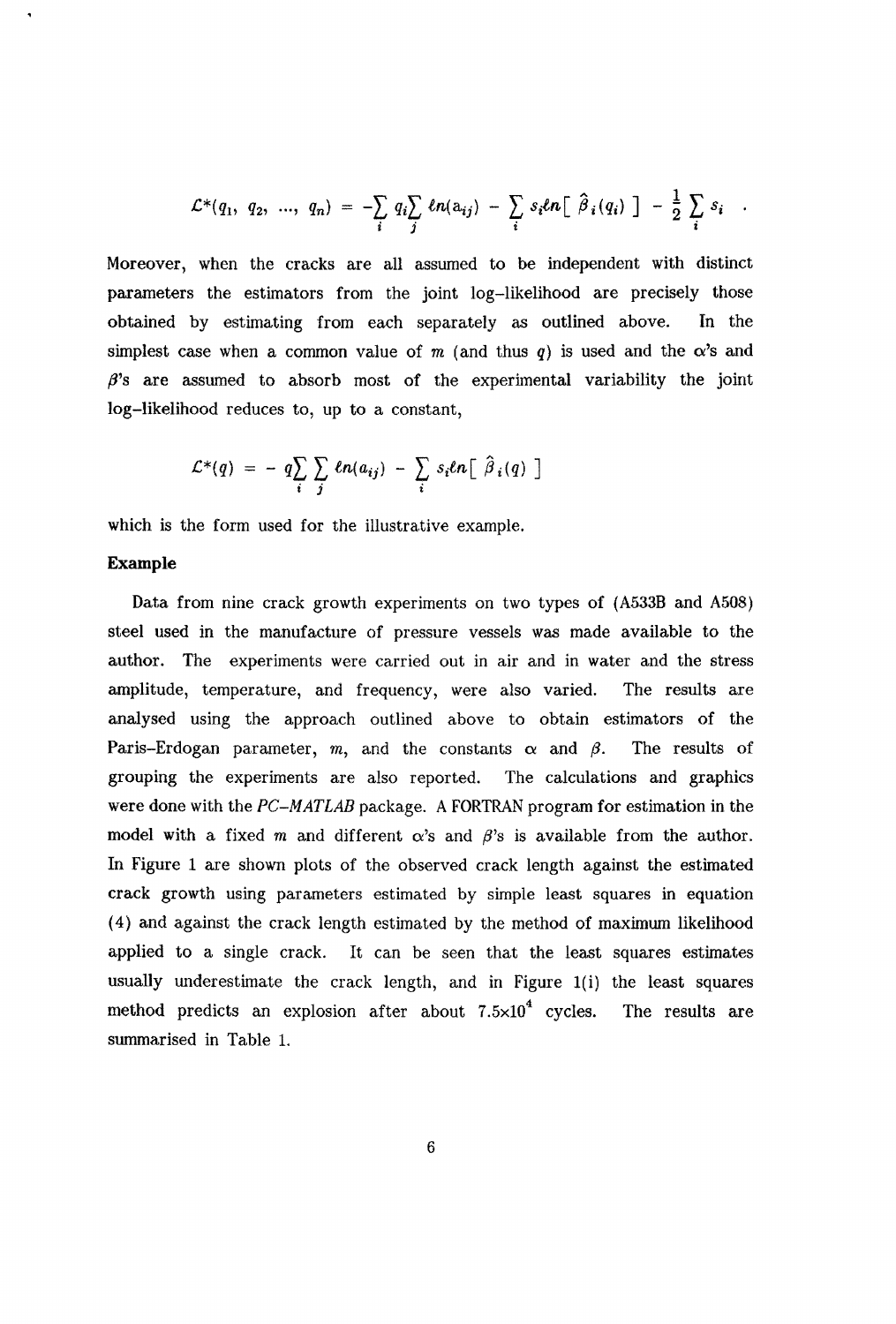#### Summary of experimental conditions

All the test spec imens were subjected to a sinusoidal load.

| Experiment   |                    |        |                  |                                                                           |  |
|--------------|--------------------|--------|------------------|---------------------------------------------------------------------------|--|
| $\mathbf{A}$ | Steel A533B;       |        | air; room temp.; | 10Hz; R=0.1; $P_{max} = 35kN$ ; $P_{min} = 3.5kN$                         |  |
| B            | Steel A533B;       |        | air; room temp.; | 10Hz; R=0.1; $P_{max}$ =9kN; $P_{min}$ =0.9kN                             |  |
| $\mathbf C$  | Steel A533B;       |        | air; room temp.; | 10Hz; R=0.1; $P_{max} = 16kN$ ; $P_{min} = 1.6kN$                         |  |
| D            | Steel A533B;       |        |                  | air; room temp.; 0.5Hz; R=0.1; $P_{max} = 55$ kN; $P_{min} = 5.5$ kN      |  |
| E            | Steel A533B;       | water: |                  | 20 °C; 0.1Hz; R=0.1; $P_{max} = 50 \text{kN}$ ; $P_{min} = 5 \text{kN}$   |  |
| F            | Steel A533B;       | water: |                  | 20 °C; 0.1Hz; R=0.1; $P_{max} = 55 \text{kN}$ ; $P_{min} = 5.5 \text{kN}$ |  |
| G            | Steel A508;        | water; |                  | 20 °C; 0.1Hz; R=0.1; P <sub>max</sub> =55kN; P <sub>min</sub> =5.5kN      |  |
| $\bf{H}$     | Steel A508; water; |        |                  | 20 °C; 0.1Hz; R=0.1; $P_{max} = 50$ kN; $P_{min} = 5$ kN                  |  |

I Steel A508; air; room temp.; 0.5Hz; R=0.1;  $P_{max} = 55kN$ ;  $P_{min} = 5.5kN$ 

To illustrate the method of pooling the data are taken in four groups: steel A533B at low frequency (experiments A-C); steel A533B at high frequency (experiments D-F); steel A533B at both low and high frequency (experiments A-F); and steel A508 (experiments G-H). The results for A533B at high frequency are summarised in Table 2, and shown in Figure 2. The maximum-likelihood estimators again do better overall. The results for the 2nd to 4th groups are given in Tables 3-5 and Figures 3-5. Again it can be seen that the likelihood method gives closer fit for both crack length and crack growth rates. Clearly other subdivisions of the data could be used. The basic assumption was that the Paris-Erdogan parameter, *m,* is a fixed material property and that the parameters  $\alpha$  and  $\beta$  reflect the effects of the factors (frequency, temperature, presence or not of water) on the rate of growth.

7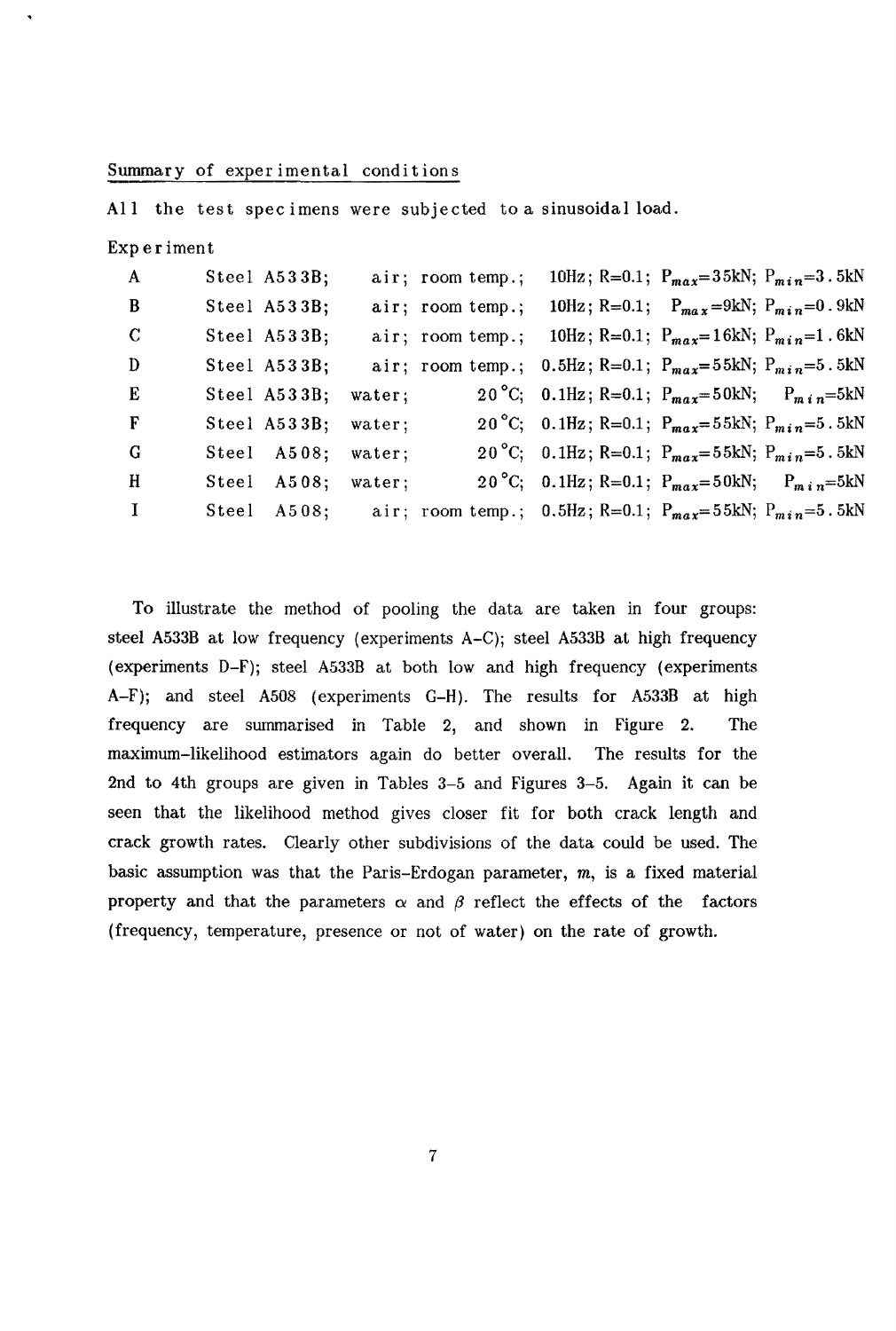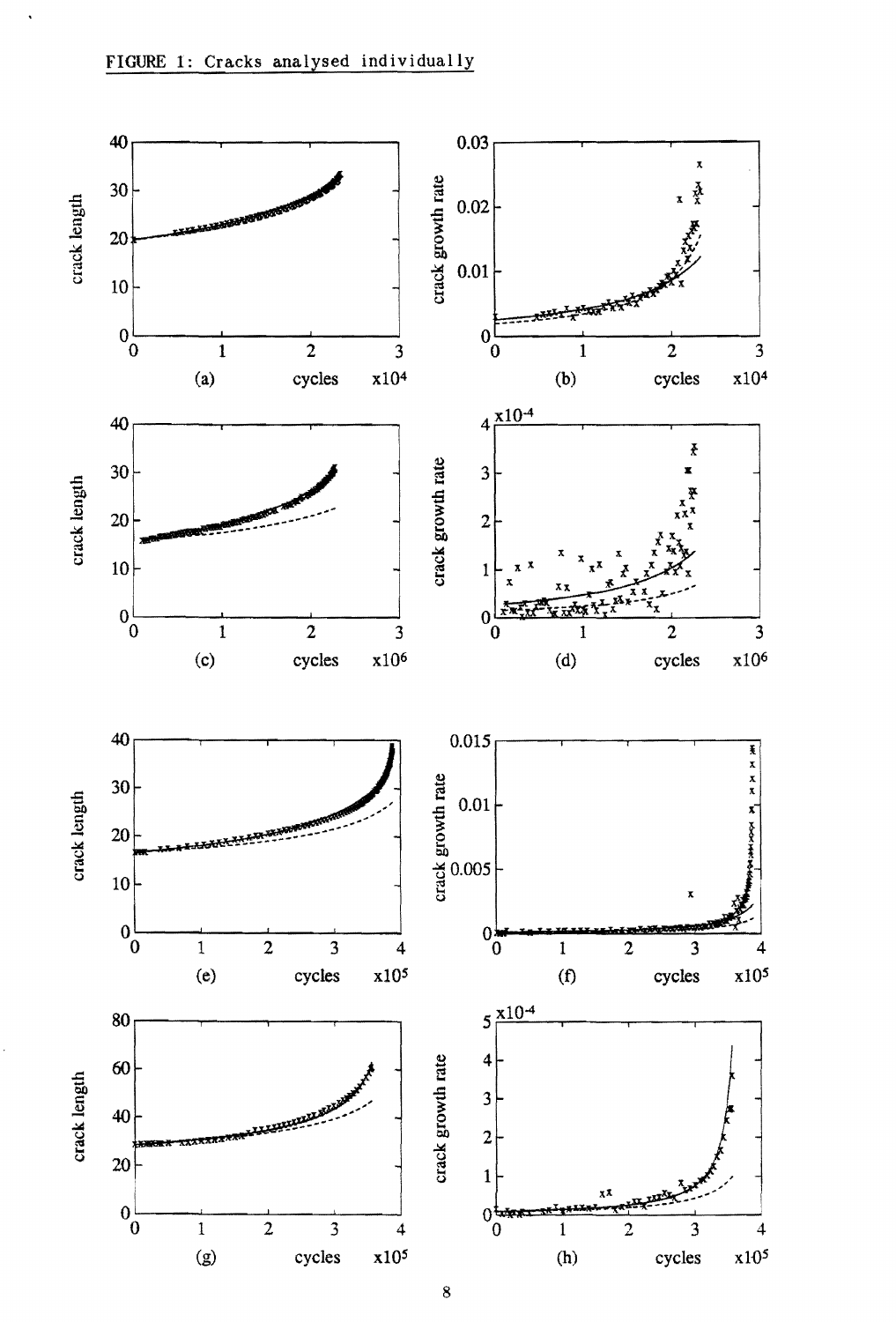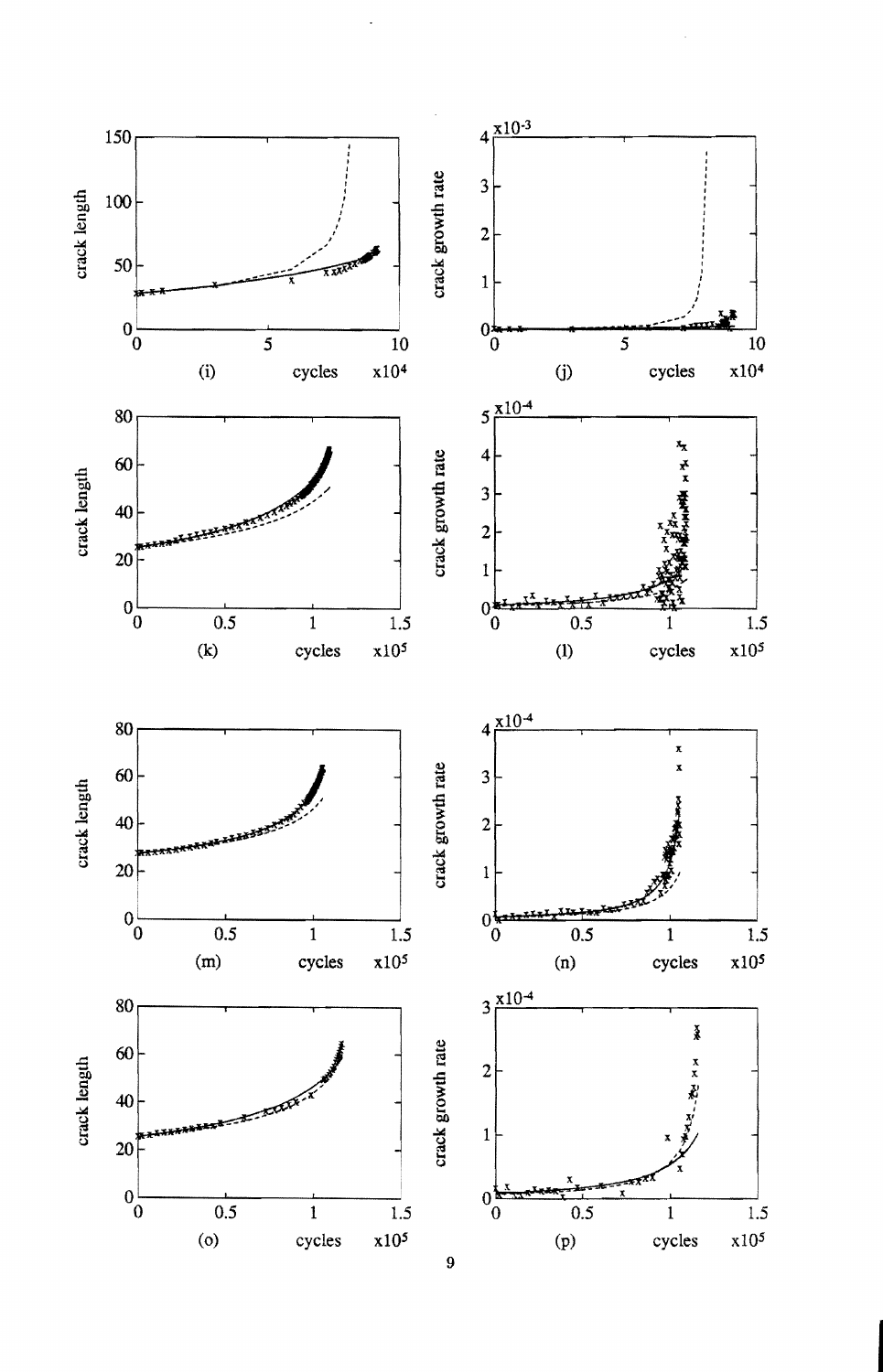

TABLE 1: each crack treated indiviually

 $\ddot{\phantom{1}}$ 

| experiment   |         |      | likelihood estimators    |                         |                  | least squares estimators |
|--------------|---------|------|--------------------------|-------------------------|------------------|--------------------------|
|              | $\it m$ | q    | $\alpha$                 | β                       | $\boldsymbol{m}$ | $\alpha$                 |
| A            | 6.35    | 3.17 | $1.9749\times10^{-8}$    | $5.1699\times10^{-8}$   | 8.82             | $1.2952\times10^{-9}$    |
| B            | 5.03    | 2.52 | $2.7784\times10^{-9}$    | $1.3430\times10^{-7}$   | 8.26             | $5.3604\times10^{-11}$   |
| $\mathbf C$  | 7.68    | 3.84 | $2.7612\times10^{-10}$   | $4.1223\times10^{-9}$   | 10.64            | $1.2321\times10^{-11}$   |
| D            | 9.55    | 4.78 | $2.2686 \times 10^{-12}$ | $8.0426\times10^{-11}$  | 9.77             | $5.3553\times10^{-12}$   |
| E            | 3.64    | 1.82 | $3.8762\times10^{-7}$    | $6.8368\times10^{-6}$   | 6.86             | $3.5318\times10^{-9}$    |
| F            | 5.20    | 2.60 | $2.4419\times10^{-8}$    | $1.9751\times10^{-7}$   | 6.48             | $5.0924 \times 10^{-9}$  |
| G            | 8.24    | 4.12 | $9.0141 \times 10^{-11}$ | $8.2903\times10^{-10}$  | 8.79             | $1.0737\times10^{-10}$   |
| $\mathbf{H}$ | 5.87    | 2.94 | $6.7198\times10^{-9}$    | $8.7244 \times 10^{-8}$ | 7.66             | $8.2238\times10^{-10}$   |
| I            | 8.35    | 4.18 | $1.9897 \times 10^{-11}$ | $4.5322\times10^{-10}$  | 8.82             | $2.9787\times10^{-11}$   |

 $\epsilon$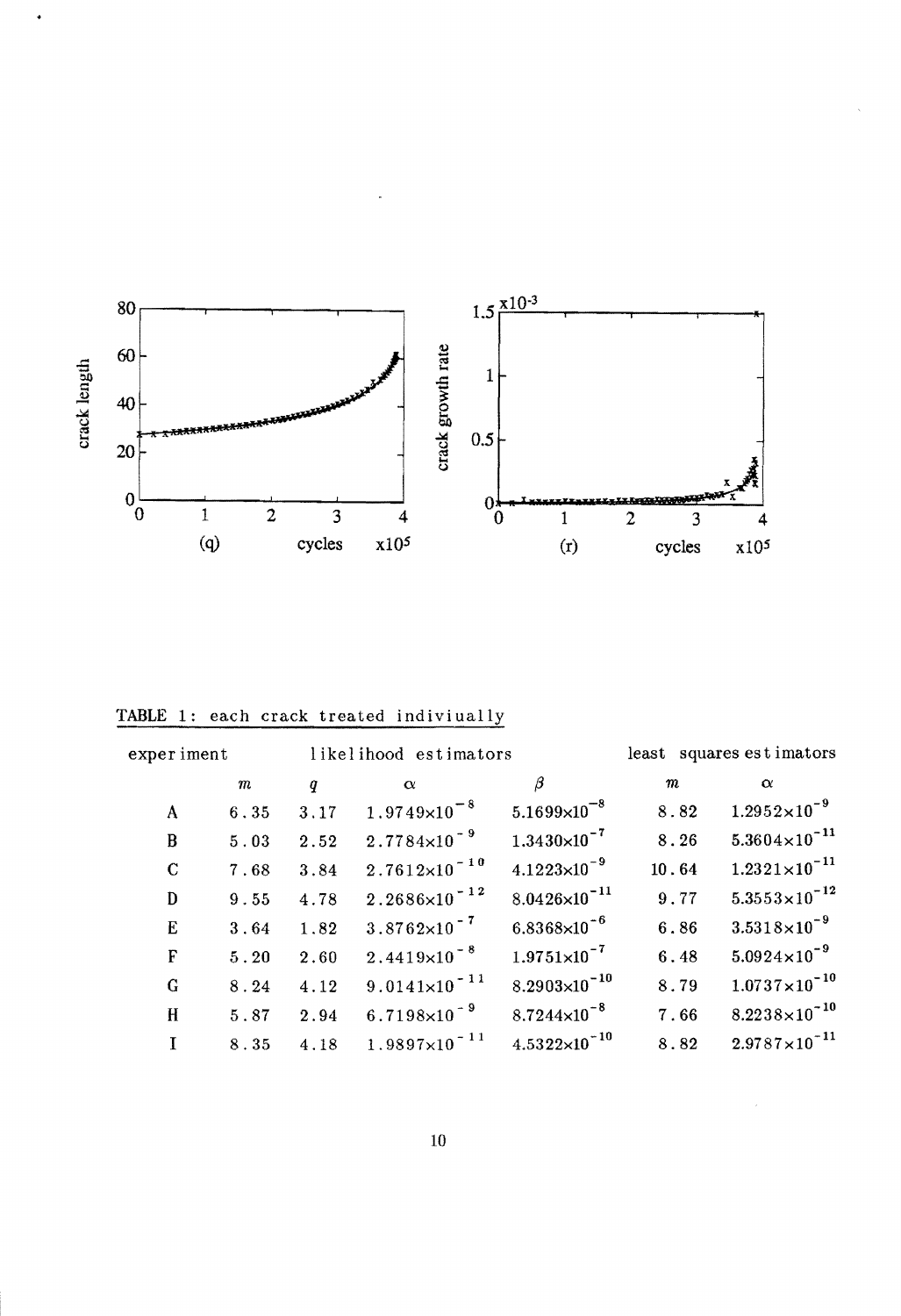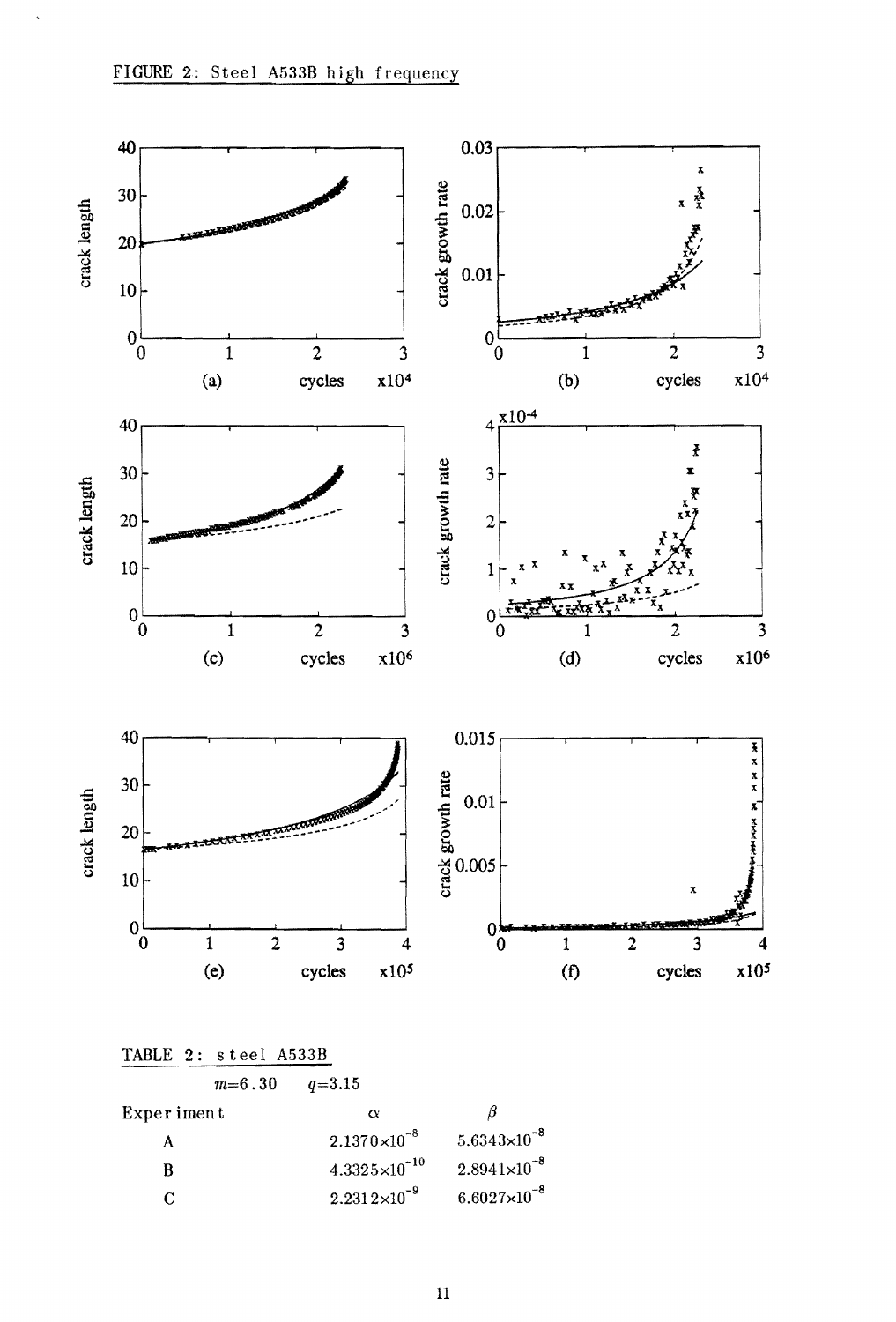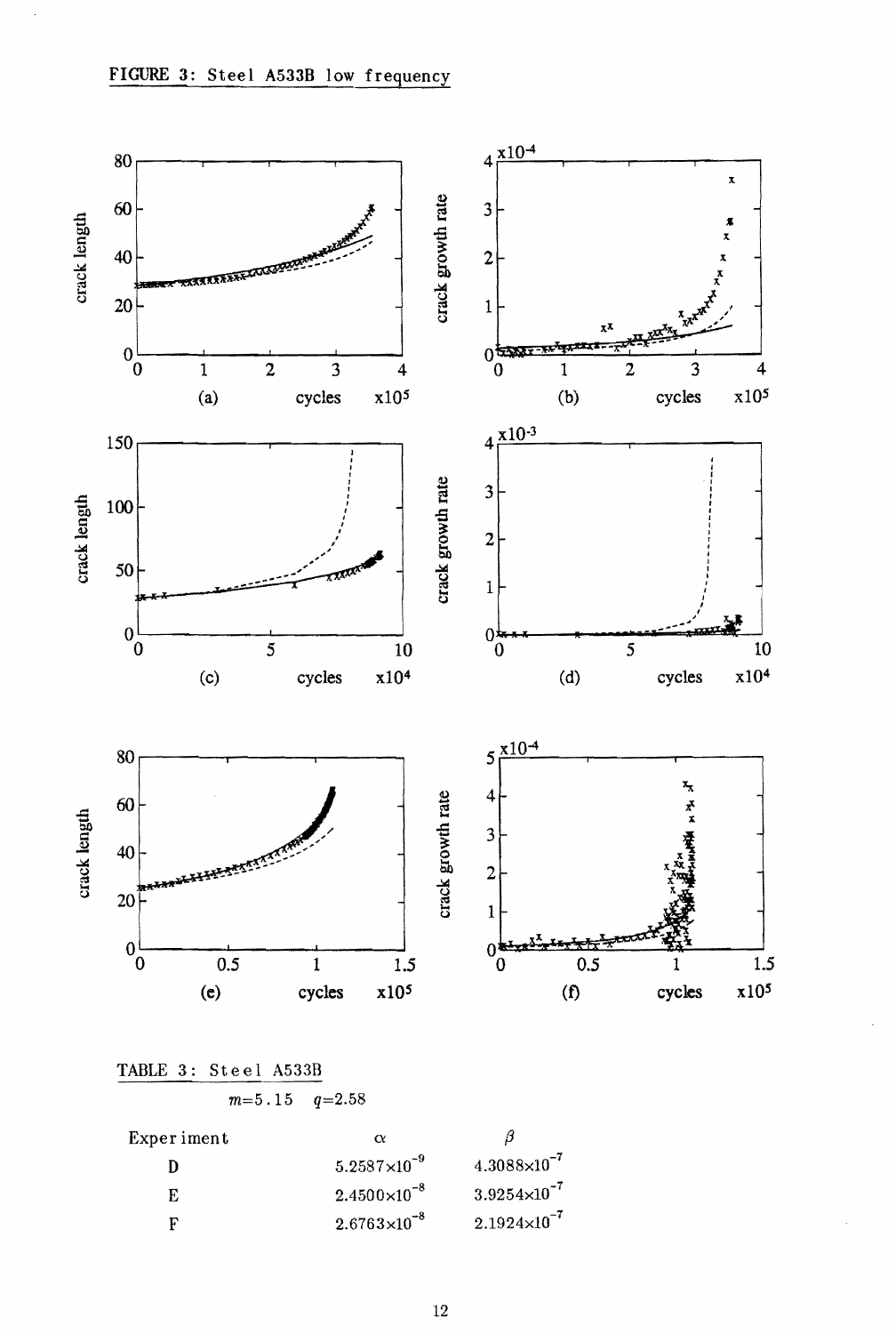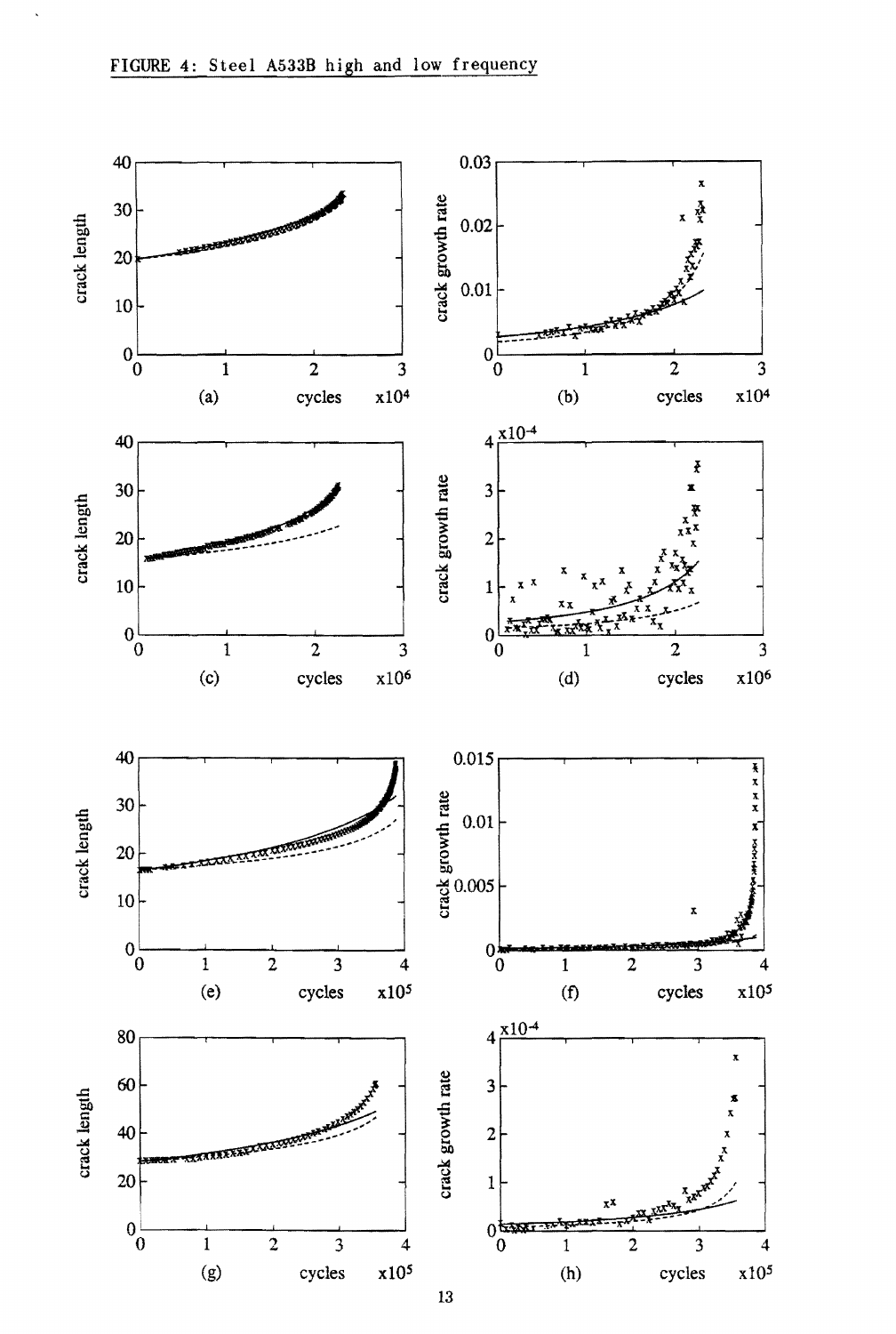

| TABLE 4: STEEL A533B |                         |                       |
|----------------------|-------------------------|-----------------------|
| $m = 5.34$           | $q = 2.67$              |                       |
| Experiment           | $\alpha$                | B                     |
| A                    | $9.5445\times10^{-8}$   | $4.0767\times10^{-7}$ |
| B                    | $1.7599\times10^{-9}$   | $8.5922\times10^{-8}$ |
| C                    | $9.4805\times10^{-9}$   | $4.3461\times10^{-7}$ |
| D                    | $3.7412\times10^{-9}$   | $2.9550\times10^{-7}$ |
| E                    | $1.7293 \times 10^{-8}$ | $2.8290\times10^{-7}$ |
| F                    | $1.9050\times10^{-8}$   | $1.5147\times10^{-7}$ |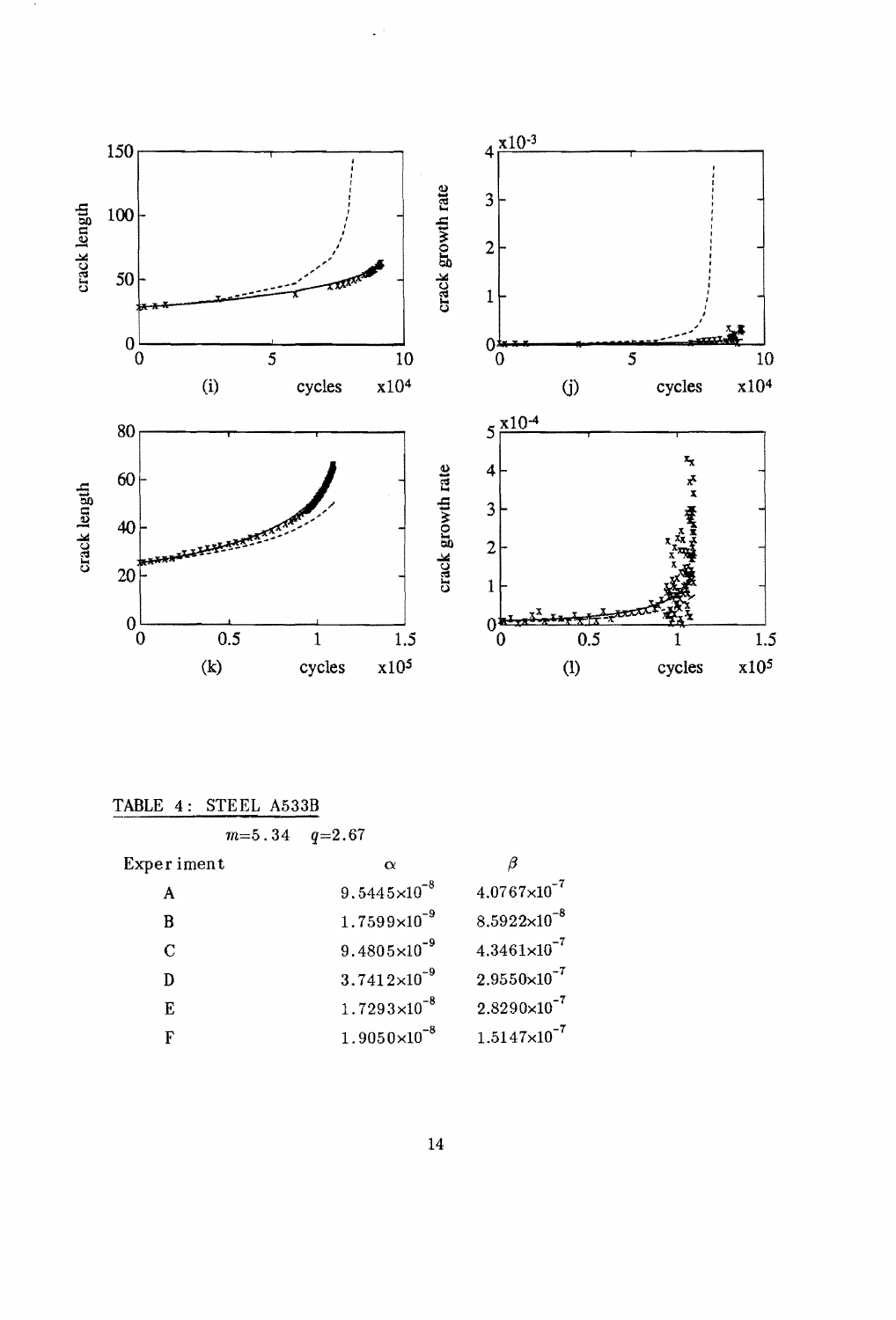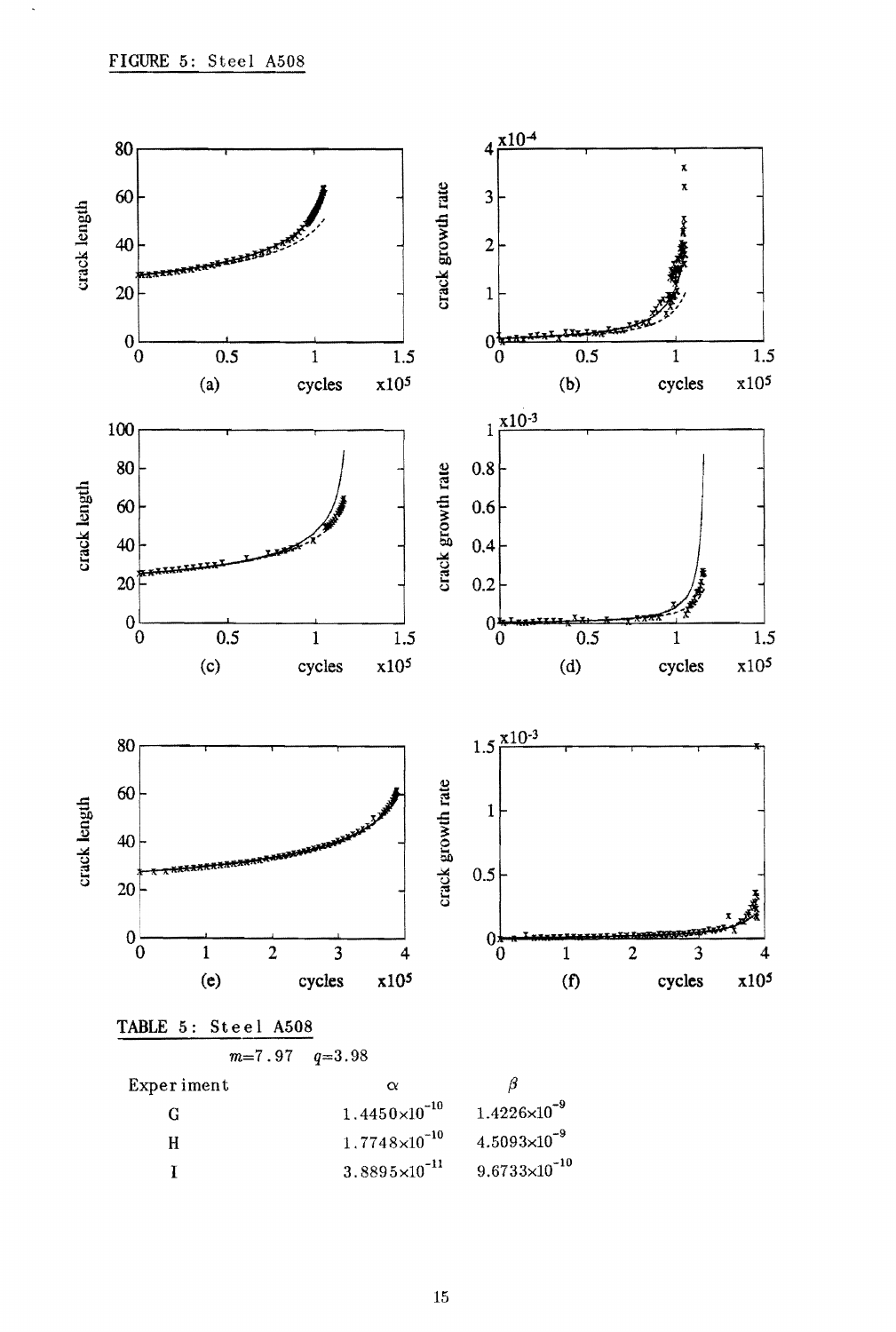#### **Extending the Model**

The analysis above falls into a group of problems frequently considered by reliability analysts. In those cases the reliability analyst attempts to determine the effect of operating conditions on the failure behaviour of a component or a system. Two standard approaches are commonly used, the accelerated failure time model<sup>10</sup>, and the proportional hazards model<sup>11</sup>. *•* A widely used concept in reliability analysis is that of the hazard rate, h(t), a function of time which gives the chance of failure in the next instant of time given no earlier failure. The hazard rate is related to the distribution  $F(t)$  and density  $f(t)$  of the lifetimes of the system by

$$
h(t) = -\frac{d}{dt}ln\{1-F(t)\} = \frac{f(t)}{1-F(t)}
$$

The proportional hazards model assumes that the hazard rate for a system operating under conditions represented by a measurement z consists of two parts and may be written for a measurement  $z_i$  as

$$
h_i(t) = \Psi(z_i)h_0(t)
$$

where  $h_0$  is called the baseline hazard rate and  $\Psi$  the relative risk function. When  $\Psi(z_i) > 1$ , the risk of failure is increased and when  $\Psi(z_i) < 1$ , the risk of failure is decreased. Proportional hazards is useful because the analysis of the effects of the conditions can be done in terms of the function  $\Psi$  alone without any assumptions about  $h_0$ .

The accelerated failure time model assumes that the life times are described by a probability distribution function  $G(t|k,\vartheta)=F\left[\frac{t}{\vartheta}|k\right]$ , where F is a one parameter distribution with parameter k,  $\vartheta=1$  gives F in standard form. The effect of conditions on the system life time is assumed to act through changes in the scale parameter  $\vartheta$ , that is  $\vartheta = \vartheta(z)$ . It is easy to see that both  $\alpha$  and  $\beta$  play the rôle of a scale parameter in the distribution (5). Thus the accelerated failure time approach can be used to model the effects of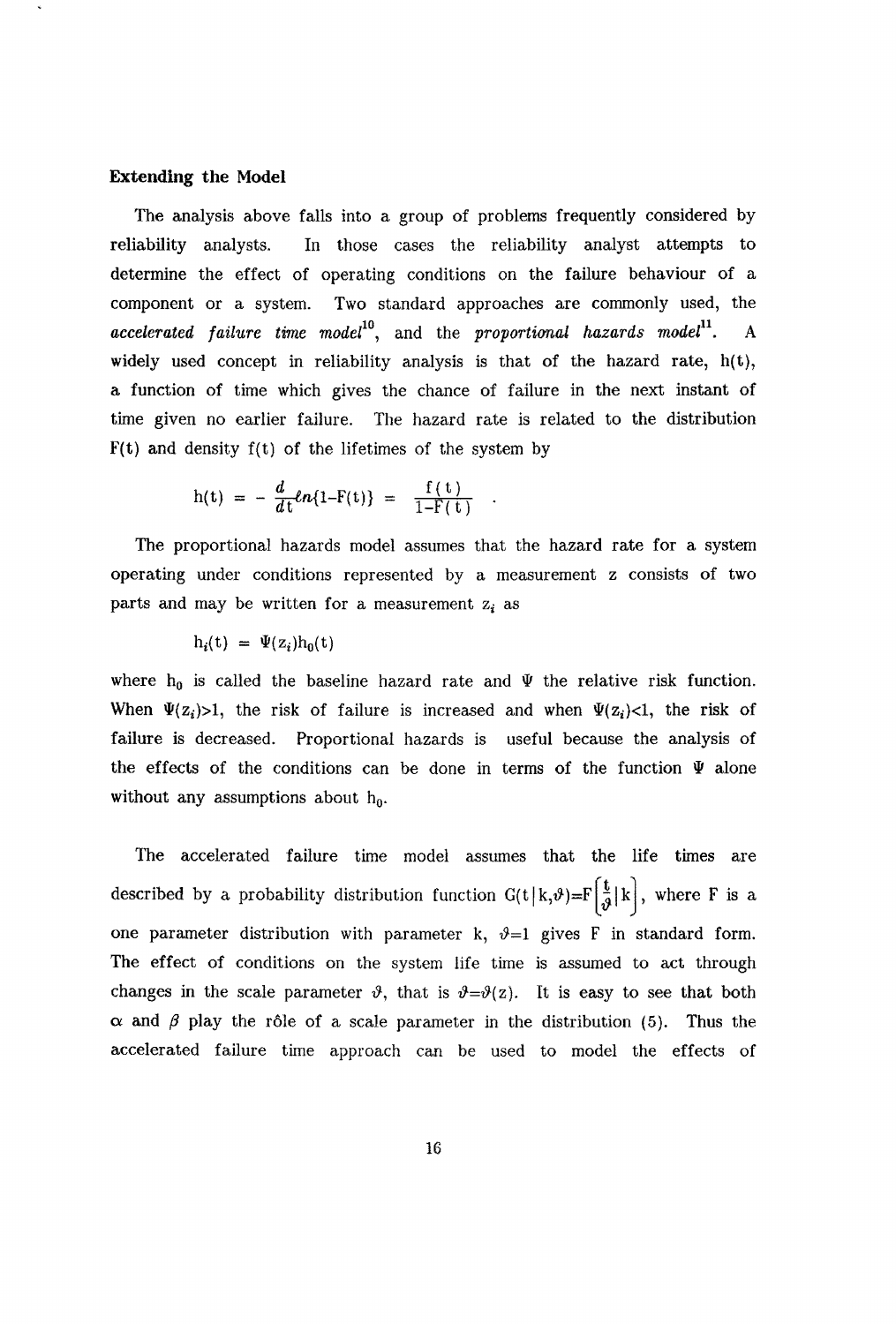experimental conditions on crack growth. The initial steps of the analysis are elementary, but there may well be computational problems. For simplicity of exposition suppose that the distribution (5) describes the length of a crack after *N* cycles, and that  $\alpha$  is a function of the experimental conditions as measured by z but m and  $\beta$  are constant. Suppose further that  $\alpha$  can be written as  $\alpha = \alpha(z; \lambda, \mu)$  where  $\lambda$  and  $\mu$  are parameters. Write the likelihood for the i-the experiment as  $L(m,\alpha(z_i),\beta)$ , then the overall likelihood is

$$
\mathcal{L}(m,\underline{\alpha},\beta) = \sum_i L(m,\alpha(z_i),\beta)
$$

and the likelihood equations are

$$
\frac{\partial \mathcal{L}}{\partial m} = \sum_{i} \frac{\partial L}{\partial m} = 0
$$

$$
\frac{\partial \mathcal{L}}{\partial \lambda} = \sum_{i} \frac{\partial L}{\partial \alpha} \frac{\partial \alpha}{\partial \lambda} = 0
$$

$$
\frac{\partial \mathcal{L}}{\partial \mu} = \sum_{i} \frac{\partial L}{\partial \alpha} \frac{\partial \alpha}{\partial \mu} = 0
$$

$$
\frac{\partial \mathcal{L}}{\partial \beta} = \sum_{i} \frac{\partial L}{\partial \beta} = 0
$$

with a proper interpretation of the chain rule in the second and third equations. In this way it is easy to extend the approach of the above example to cover explicit parametric models of the effect of operating conditions on the material.

With the data available it is not possible to build models as described here, for example in considering the experiments A-C a two parameter form for  $\alpha$ , say  $\alpha$  is a function of P<sub>max</sub>, requires 4 estimating equations, and there are only three observations on the values of  $P_{max}$ . However, an idea of the form of dependence may be obtained from simple graphical analyses. In Figure 6 the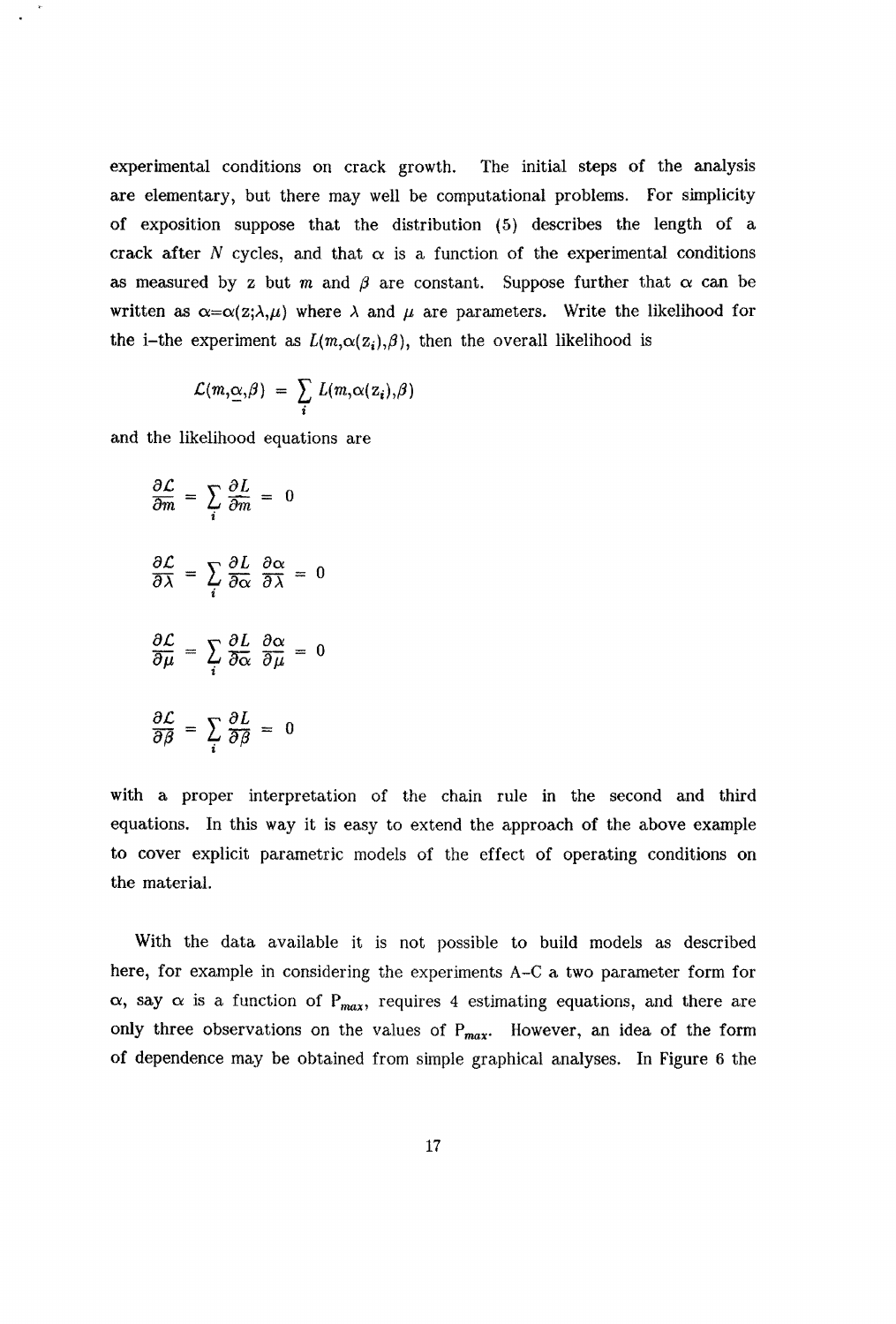![](_page_19_Figure_0.jpeg)

 $\alpha$  values reported in Table 3 are plotted against the P<sub>max</sub>, on linear scales and on log-log scales, there is some indication of a linear or power relationship between  $\alpha$  and  $P_{max}$ . It was not possible to conclude anything about the influence of the frequency of loading nor of the influence of the presence of water.

#### **Experimental** Design

The author came to this problem as do most statisticians by being asked to analyse data which had already been collected. Clearly there are a number of factors that may affect the rate of fatigue growth in a steel, the experiments used for the example had as variables frequency, stress range, temperature, and the presence or absence of water. However, the experiments were not carried out in a way which allows the best use to be made of the data. These comments also hold for the analysis of a similar problem given by Bhuyan, Swamidas and Vosikovsky<sup>12</sup>, while the regression analysis gives no problems, the constants in the Paris-Erdogan equation are the responses and so a more explicit consideration of the choice of levels for the factors would have added to the confidence with which their results could be reported. Experimental design<sup>8</sup> begins by examining what needs to be done to best answer the question of interest, the result of a good design is an economical set of experiments that give the best chance of determining the effects of the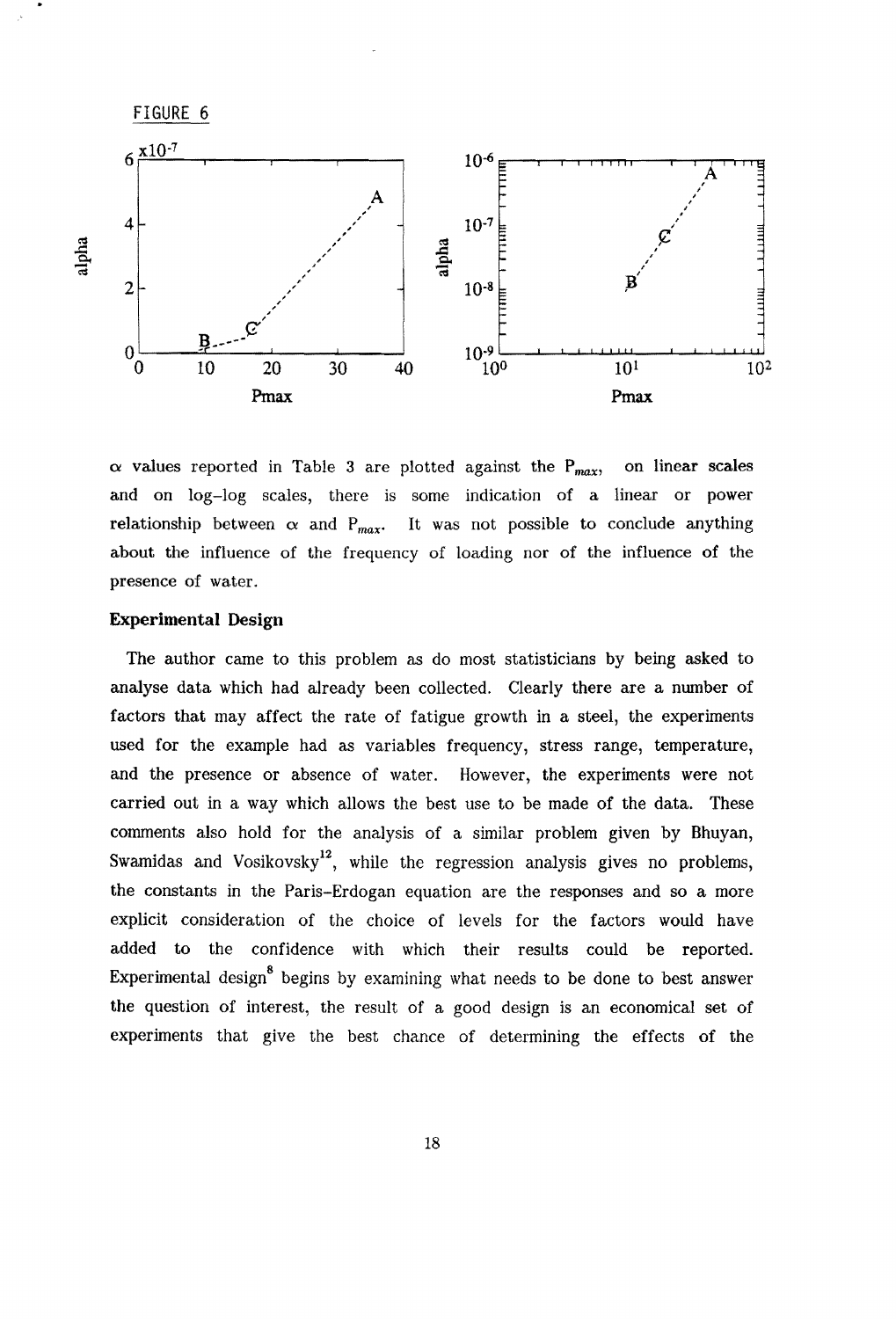variables of interest. In this report the response variables are  $m$ ,  $\alpha$ , and  $\beta$ and to determine the effects on them of the three factors which are varied in this set of experiments would need 30 experiments (three factors, one with two levels, one with three levels, and one with five levels) in a factorial design. The number of experiments can be significantly reduced by using orthogonal designs.

## **Discussion**

••

The above description of a method of analysis and the example have been used to show how a better approach to the analysis of crack growth data can be developed. The important points are (i) the analysis proceeds directly from the data recorded without the need for intervening transformations and estimations and gives results as least as good as existing methods; (ii) it derives directly from the statistical properties of a now widely used model of crack growthj (iii) it is flexible, and given well designed experiments should be capable of demonstrating the effects of environmental or experimental conditions on the rate of crack propagation.

# References

- 1 Bogdanoff, J L, A new cumulative damage model Part 1, *Journal of Applied Mechanics,* 45, 246-250, 1978
- <sup>2</sup> Bogdanoff, J L, & Krieger, W, A new cumulative damage model Part 2, *Journal of Applied Mechanics,* 45, 251-258, 1978
- <sup>3</sup> Bogdanoff, J L, A new cumulative damage model Part 3, *Journal of Applied Mechanics,* 45 733-740, 1978
- <sup>4</sup> Bogdanoff, J L, & Kozin, F, A new cumulative damage model Part 4, *Journal of Applied Mechanics,* 47, 40-44, 1980.
- 5 Kozin, F, & Bogdanoff, J L, A critical analysis of some probabilistic models of fatigue crack growth, *Engineering Fracture Mechanics,* 14, 59-89, 1981
- 6 Newby, M J, Markov models for fatigue growth, *Engineering Fracture Mechanics*, 27, No. 4, 477-482, 1987